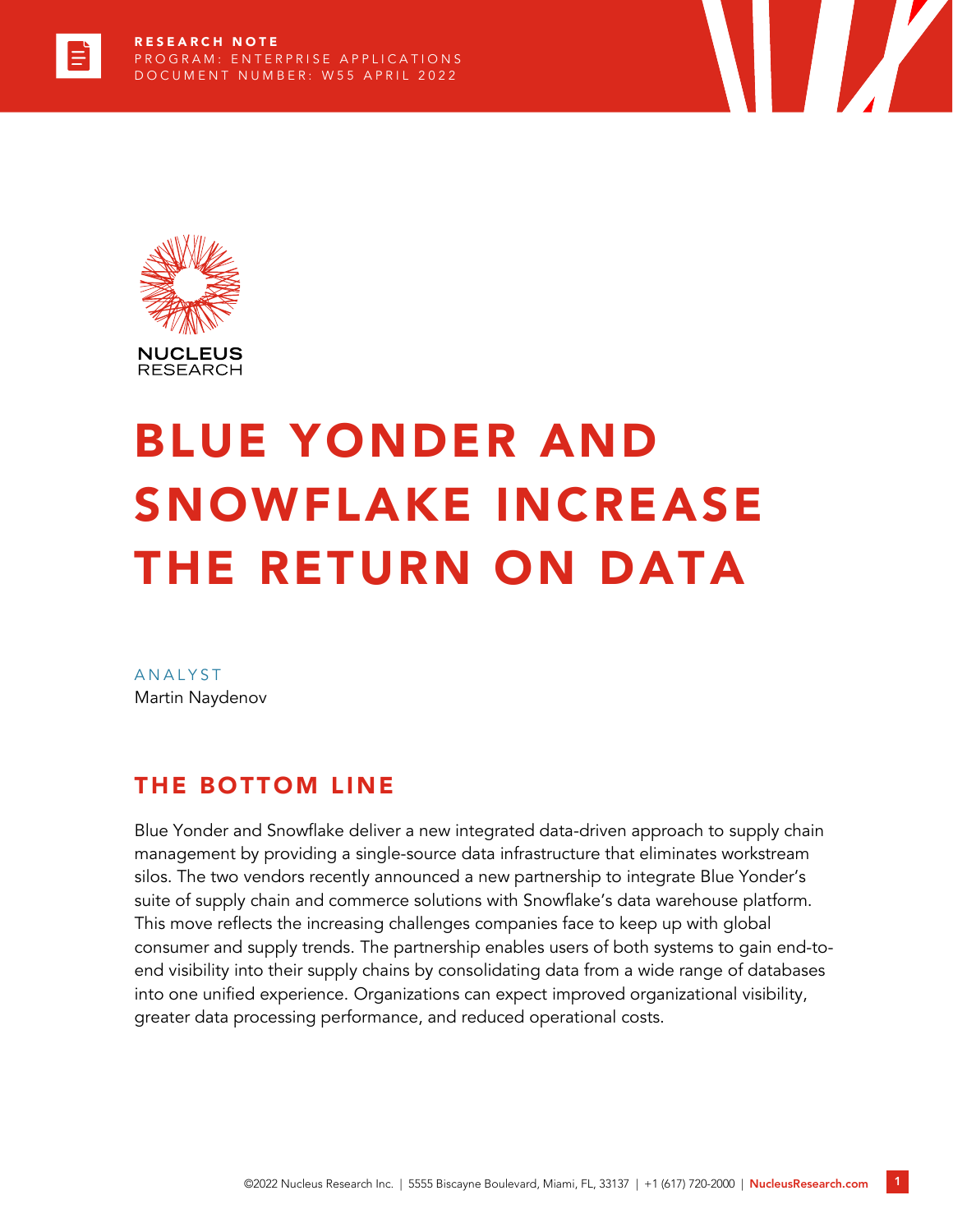## **OVERVIEW**

The Covid-19 pandemic and Ukrainian-Russian War have caused unprecedented supply chain disruptions, raw material shortages, and global regulatory changes. Supply chains are left in a vulnerable position, as the operational and financial risks companies face have amplified drastically. With lead times and inventory costs skyrocketing, minor deviations in

demand forecasting can have catastrophic consequences for the business. To this day, most organizations still utilize outdated legacy systems to manage their supply chains, which consist of tedious manual tasks and erroneous spreadsheet calculations, leading to stockouts and lost revenue opportunities. The lack of visibility into one's supply chain and the growing complexity of one's network is adding new challenges to keeping up with demand swings. Organizations often operate blindly and are at the mercy of their supply partner's performance, making

Users can perform their supply chain analytics up to 90 % faster

accurate forecasts and effective supply chain management nearly impossible. To stay resilient and keep up with the ever-changing landscape of supply chain management, organizations need to implement a holistic data-driven approach and be able to tap into the information of their network. The partnership between Blue Yonder and Snowflake is set to unlock the power of data by breaking down workstream silos between organizations within a supply chain and providing a single-version-of-the-truth.

#### SNOWFLAKE

Headquartered in Bozeman, Montana, Snowflake is recognized for its high usability and cloud-based data storage and analytics solution, combining data engineering, data lake, data warehouse, and data science capabilities into one unified platform. (Nucleus Research W21 – *Data Warehouse Technology Value Matrix* - February 2022) Snowflake's data engine breaks down data silos by consolidating numerous data sources, such as enterprise applications and third-party databases. The data warehouse provider's core value proposition lies in its proprietary three-layer data management system, consisting of database storage, query processing, and cloud services. The server-less architecture and demand-based pricing model enable organizations to save on computing costs and scale operations up and down as needed. With Snowflake's Data Cloud, a network consisting of thousands of organizations, customers can share information and data models to collaborate effectively and gain new insights. Snowflake recently announced its new Retail Data Cloud, which aims to help companies in the retail sector to optimize operations with the help of industry-specific data models.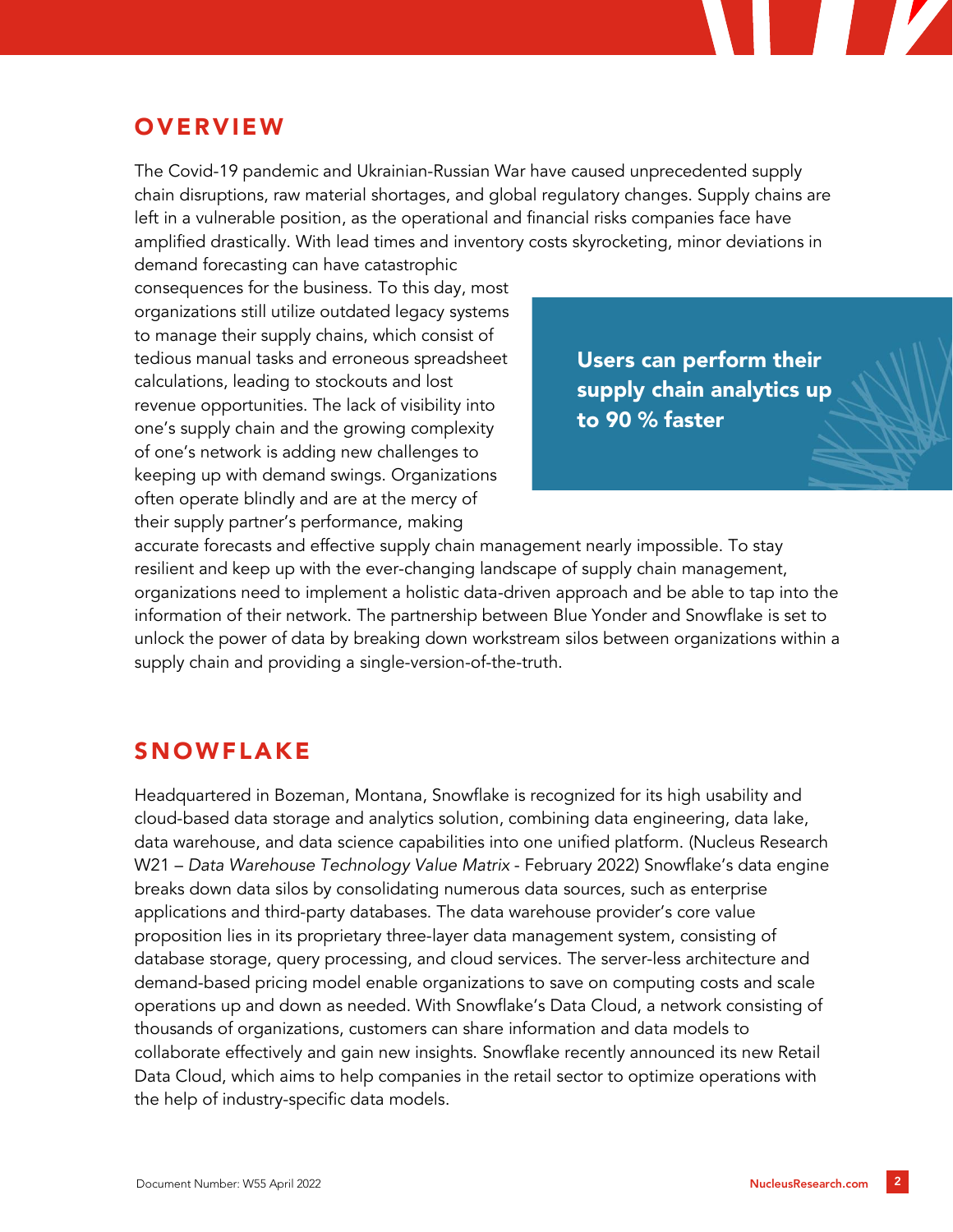## BLUE YONDER

Founded in 1985, Blue Yonder is one of the leading digital supply chain and omni-channel commerce providers globally. Blue Yonder's supply chain planning (SCP) portfolio offers end-to-end supply and demand planning solutions for its customers, enabling retailers, manufacturers, and logistics companies to seamlessly predict, pivot, and fulfill customer demand. (Nucleus Research W38 – *Supply Chain Planning Technology Value Matrix* - March 2022) The Blue Yonder platform, Luminate, can integrate its customers' and their partners' software ecosystems to streamline workflows at any stage of the supply chain. Blue Yonder customers can predict supply chain disruptions and accurately create forecasts with continued improvements in AI and ML algorithms and control tower capabilities. Prescriptive AI utilizes event data in real-time to automatically trigger new decisions with updated logistic routes and delivery times, which provide insights to understand the effects of these recent decisions. Data inputs from Blue Yonder's control tower and other supply chain partners help predict changes in ETAs, potential shortages, and inventory numbers. Blue Yonder provides a real-time scenario analysis capability called "Digital Situation Rooms," allowing users to collaborate on scenarios and execute on optimized plans to drive agility and speed.

Blue Yonder's continued expansion of its partner network and partnership with Snowflake improves collaboration and drives innovation. Planners can zoom in on exception events based on selected variables, such ETA's and revenue flows, to make more effective decisions. Thanks to Panasonic's recent acquisition of Blue Yonder, customers can expect added value from the combined power of the Internet of Things (IoT), Edge Computing, and AI/ML. IoT and Edge technology enable Luminate to integrate and process numerous data points relevant to the supply chain, such as temperature fluctuations, location updates, and logistics speeds.

#### BENEFITS FOR CUSTOMERS

The strategic partnership between Blue Yonder and Snowflake expands on the existing capabilities of both platforms. Joint customers can expect various benefits, such as improved organizational visibility, greater computing power, and reduced operational costs.

Improved organizational visibility. Joint customers can consolidate the information gathered across the entire supply chain in real-time. The single-source data infrastructure empowers organizations to collaborate seamlessly and transfer data across different databases without lengthy processing times and additional costs. This enables users to integrate internal and external data and connect with other analytics ecosystems. Customers can connect third-party applications such as ERP, CRM, FP&A systems, and supply partner networks to gain instant insights and achieve end-to-end visibility by centralizing vital demand, supply, inventory levels, and financial data.